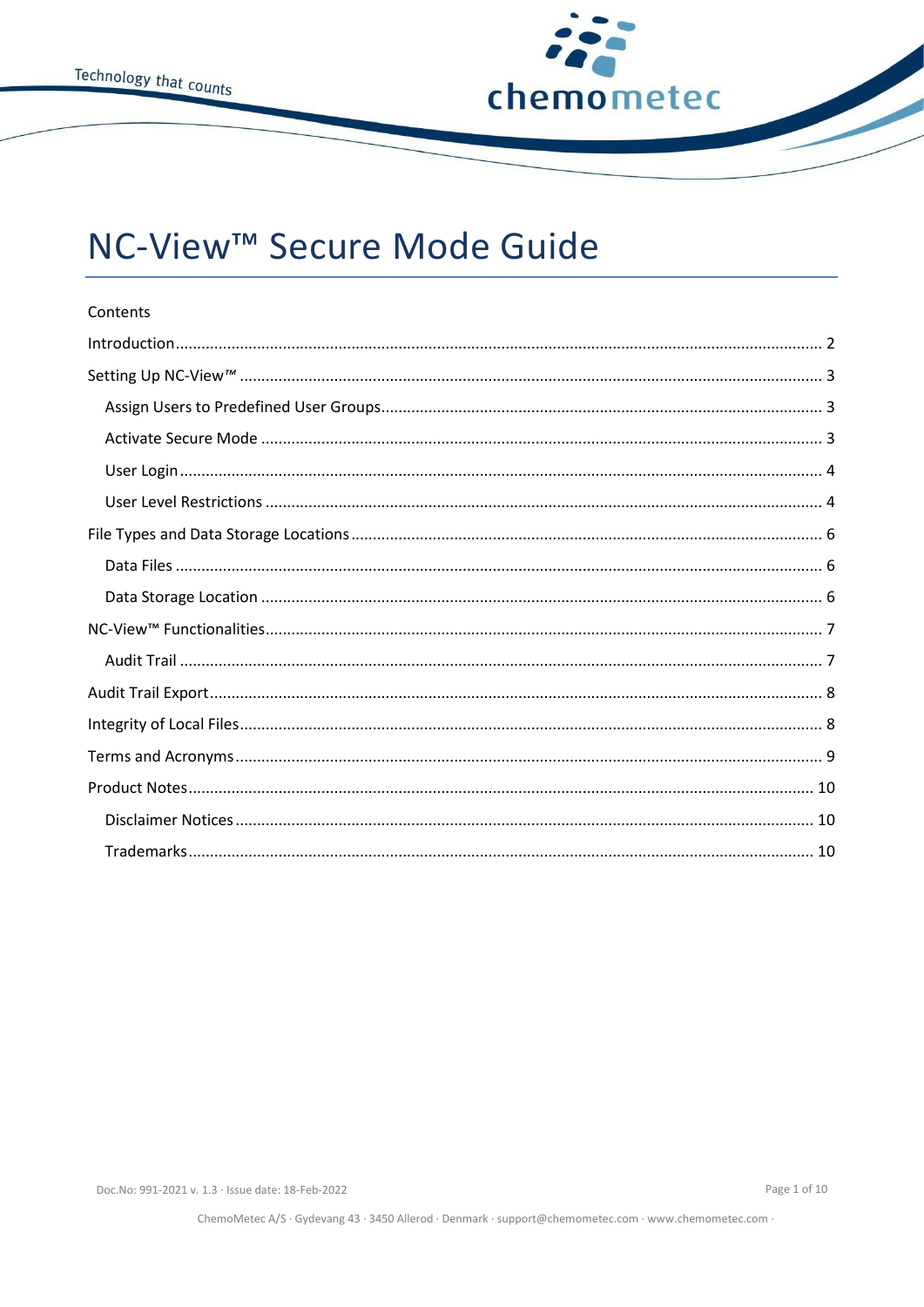

# <span id="page-1-0"></span>**Introduction**

The US regulatory agency Food and Drug Administration (FDA) Title 21 of the Code of Federal Regulation Part 11; Electronic Records; Electronic Signatures (21 CFR Part 11) came into effect on August 20th, 1997. In short, 21 CFR Part 11 defines the FDA acceptance criteria for when the use of electronic records and electronic signatures are considered trustworthy, reliable, and equivalent to paper records with handwritten signatures.

This document is written for IT and QA professionals and describes the NC-View*™* software features relevant for setting up a 21 CFR Part 11-compliant document recording system with the NucleoCounter® NC-202™.

The NC-View*™* software application can be set to a restricted mode (hereafter referred to as 'Secure Mode'), that prevents operators from violating the 21 CFR Part 11 regulations via the NC-View*™* application itself. Consequently, it is possible to achieve compliance when using a computer system that is already 21 CFR Part 11-compatible.

Activating Secure Mode will block NC-View*™* functionalities that could violate 21 CFR Part 11 guidelines. However, enabling Secure Mode will not in its own right ensure compliance with 21 CFR Part 11 guidelines.

The NC-View*™* data files are stored in the local Results folder. The data files are protected by the NC-View™ software on workstations running Windows 10. Files can be copied from that location, but any deleting or editing of data is blocked by NC-View™.

The NucleoCounter® NC-202™ automated cell counter operated by the NC-View*™* software is intended for research use only (RUO) and is not approved for diagnostic or therapeutic uses. Persons and organizations using the NucleoCounter® NC-202™ with NC-View™, hereafter referred to as 'customers', are responsible for the configuration, qualification, and validation activities required for their application.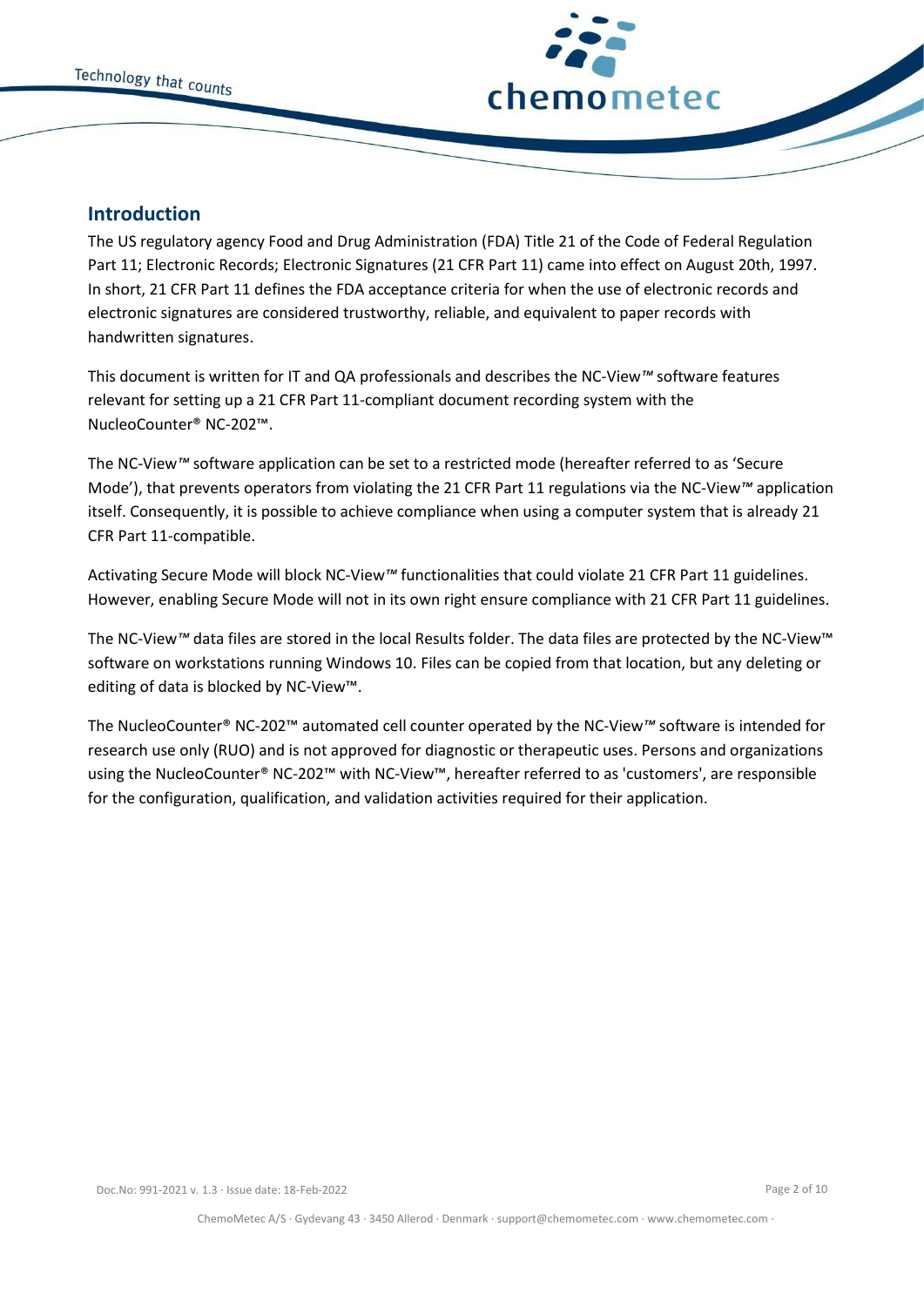

## <span id="page-2-0"></span>**Setting Up NC-View***™*

Using the Secure Mode in NC-View*™* requires installation of a Secure Mode License available from ChemoMetec. Access rights and operator rights in NC-View*™* Secure Mode are controlled by three user groups, defined in the Windows Active Directory.

You must create three user groups, which should be named as follows (case sensitive):

- securemodeadmin
- securemodesupv
- securemodeuser

# <span id="page-2-1"></span>**Assign Users to Predefined User Groups**

Assigned users to these three user groups depending on their role.

The securemodeadmin users have full rights in the NC-View™ application and can disable Secure Mode, breaking the 21 CFR Part 11 compliance. Users belonging to the securemodesupv or securemodeuser groups have restricted user rights in NC-View™. The 'User Level Restrictions'-section summarizes the rights of each user group. It is important to note that no users assigned to any of the user groups should have local Windows administrator rights, or it will violate the security of the setup. Membership of multiple user groups in Windows Active Directory will violate the security of the setup; therefore, users should only be assigned to one user group.

## <span id="page-2-2"></span>**Activate Secure Mode**

The NC-View™ Secure Mode is enabled under (Tools > Options > Authorization).

| Options                                                                                                         |             |
|-----------------------------------------------------------------------------------------------------------------|-------------|
| Authorization<br>General<br>Auto Export<br>Secure Mode<br>$\triangledown$ Enable                                |             |
| <b>User Login</b><br>$\Box$ Require at application startup<br>$\Box$ Require after inactivity period in minutes | $\div$<br>3 |
|                                                                                                                 |             |
| OK                                                                                                              | Cancel      |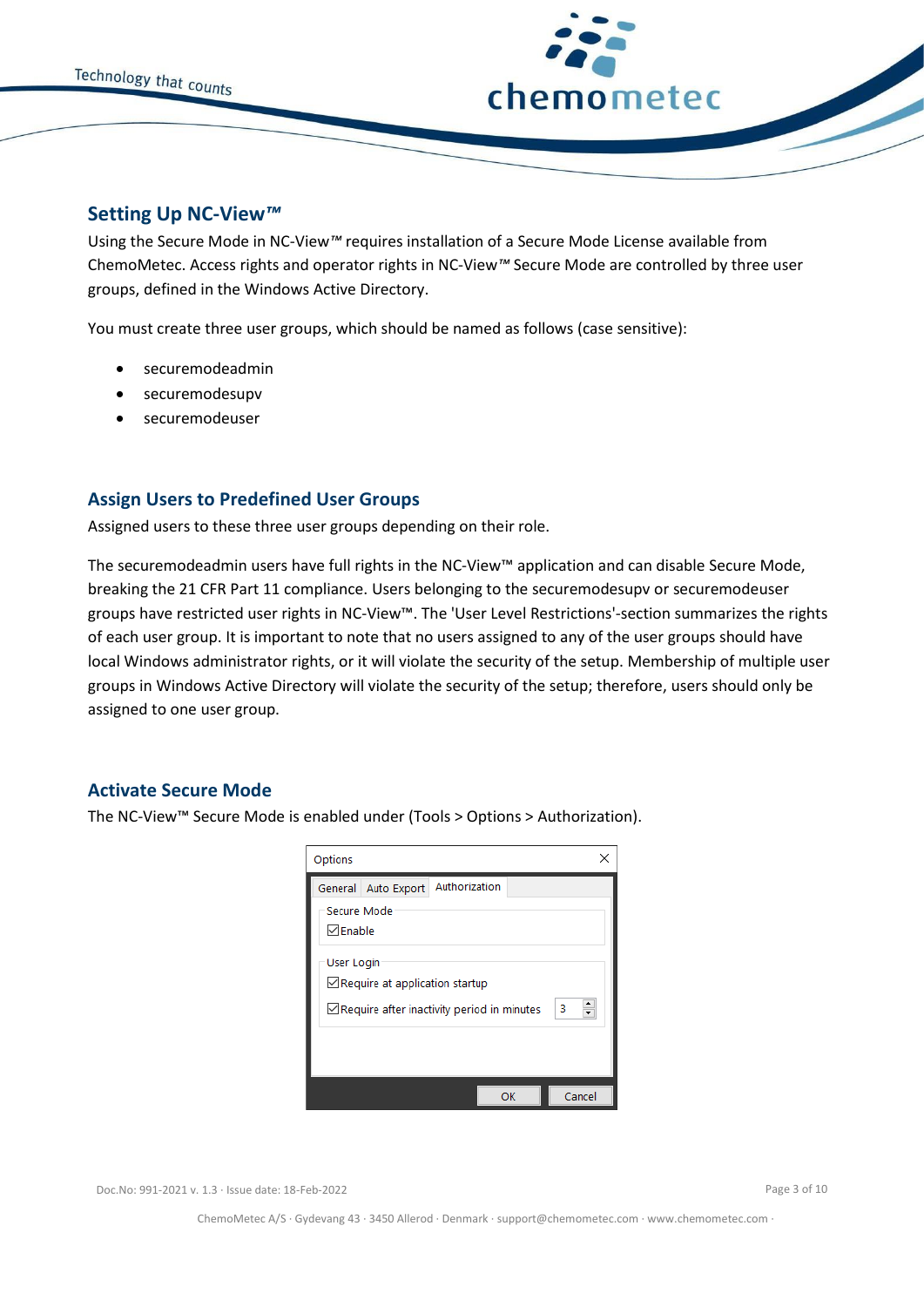



#### **Secure Mode**

When applying a change to the 'Enable' status, an authorization dialog appears. The user should be a member of the securemodeadmin user group to perform this activation. Enabling and disabling of Secure Mode will be registered in the Audit trail.

#### <span id="page-3-0"></span>**User Login**

When 'Require at application startup' is enabled, NC-View™ requires user-authentication at startup. The user will be authenticated against the Windows Active Directory server, and be assigned to a user group, based on the Windows user group to which the user belongs.

## <span id="page-3-1"></span>**User Level Restrictions**

Enabling Secure Mode restricts several features of the NC-View™ software and restricts user rights depending on which user group the user has been assigned to. Table 1 lists the restrictions imposed on user groups in NC-View™ Secure Mode.

| <b>Function</b>                                      | <b>Audit Trail</b> | <b>User Group Name</b>              |                         |                |
|------------------------------------------------------|--------------------|-------------------------------------|-------------------------|----------------|
|                                                      |                    | securemodeadmin<br>or Windows Admin | securemodesupv          | securemodeuser |
| Run application                                      | ✓                  |                                     | $\checkmark$            | √              |
| Change user from same Windows user<br>login session  |                    |                                     | ✓                       |                |
| Change user from other Windows user<br>login session |                    | X                                   | X                       | Х              |
| Enable/Disable Secure Mode                           | $\checkmark$       | $\checkmark$                        | Х                       | Х              |
| <b>Change Options</b>                                |                    |                                     | $\overline{\mathsf{x}}$ | Χ              |
| Results (CM file manipulation)                       |                    |                                     |                         |                |
| <b>Import File</b>                                   | $\blacksquare$     | X                                   | X                       | Х              |
| Copy File                                            | $\checkmark$       |                                     | $\checkmark$            | J              |
| Delete File                                          |                    |                                     | Х                       |                |
| Change Sample ID                                     |                    |                                     | $\checkmark$            | X              |
| Add Tag                                              | J                  |                                     | J                       | $\checkmark$   |
| Delete Tag                                           |                    |                                     | ✓                       |                |
| Add Comment                                          | $\checkmark$       |                                     | ✓                       |                |
| Generate PDF Report                                  |                    |                                     | ✓                       |                |
| Sign File                                            |                    |                                     |                         |                |
| <b>View Audit Trail</b>                              | ✓                  | ✓                                   | ✓                       |                |
| Protocol                                             |                    |                                     |                         |                |
| Run Protocol                                         | $\checkmark$       | ✓                                   | √                       | ✓              |
| <b>Import Protocol</b>                               |                    |                                     |                         |                |

**Table 1. User restrictions in NC-View™ Secure Mode and at different users group levels.**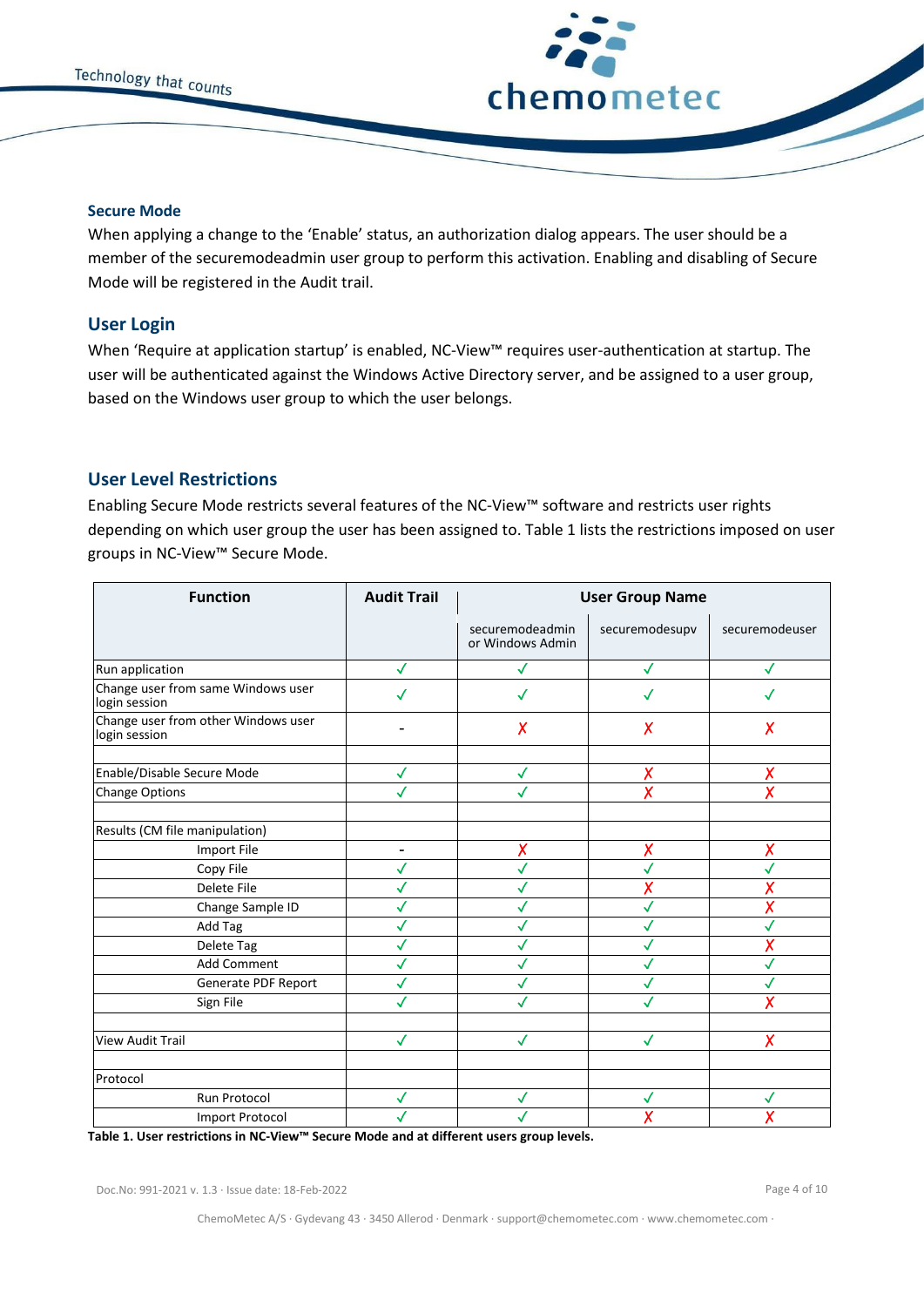

#### **Change the Sample ID of a CM File**

It is possible to change the Sample ID for one or more CM files by choosing this option after right-clicking on the selected file(s). When changing a Sample ID, it is optional to enter the 'Reason for change'. Any Sample ID change is tracked in the Audit Trail along with the 'Reason for change'. Only users belonging to the securemodeadmin or securemodesupv groups have edit rights to Sample IDs in Secure Mode. Once a data file has been signed, it is no longer possible to change the Sample ID.

#### **Sign a CM File**

It is possible to Sign one or more CM files via the right-click option. Signing a CM file is tracked in the Audit Trail. Only users belonging to the securemodeadmin or securemodesupv group have rights to sign CM files in Secure Mode.

#### **Add a Comment to a CM File**

It is possible to add comments to one or more CM files in the file browser. Comments are tracked in the Audit Trail.

#### **Editing Tags for a CM File**

It is possible to add or delete Tags to one or more CM files in the file browser. Adding or deleting Tags is tracked in the Audit Trail. Only users belonging to the securemodeadmin or securemodesupv groups have editing rights to delete Tags in Secure Mode.

#### **Auto-Export of CSV Files and PDF Reports**

It is possible to setup auto-export of CSV files and/or PDF reports (see Software Options in the NC-View™ Software User Guide). Note that users of the system are required to have user rights in the Windows Active Directory to create files in the destination folder. Changes in Tags, Comments, Sample ID and Signature status are tracked in the Audit Trail and can be set to trigger export of CSV and/or PDF files (see Software Options in the NC-View™ Software User Guide for details).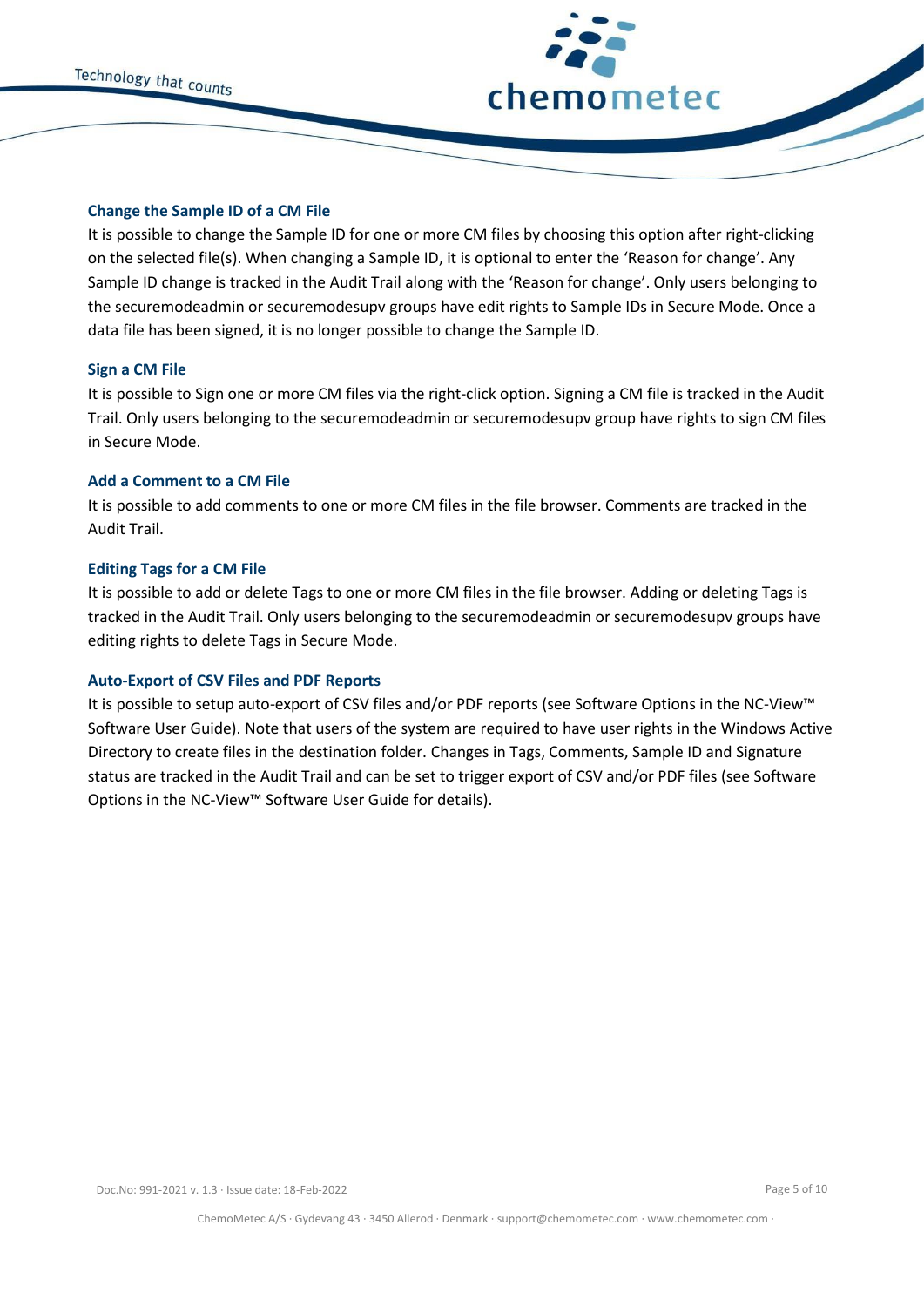



# <span id="page-5-0"></span>**File Types and Data Storage Locations**

## <span id="page-5-1"></span>**Data Files**

The CM files and the Audit Trail file are stored in a fixed location. CM files are generated by the NC-View™ software contain all primary analysis data: Sample ID, images, result data, instrument serial number, User ID and other meta data. These files use a ChemoMetec proprietary file format with the extension .cm and are named based on date and data recording sequence.

It is not possible to overwrite data files within the NC-View™ system when Secure Mode is enabled. Data files are stored in the NC-View™ Results folder, in a directory named: (yyyymmdd), according to the local date settings on the computer controlling the NucleoCounter® NC-202™.

The Audit Trail file stores the NC-View activities and is continuously updated in a proprietary format with the extension .log and can only be inspected in NC-View™.

## <span id="page-5-2"></span>**Data Storage Location**

CM files are stored in the 'NC-View™ Results' folder. This is the public folder on the local drive, allowing all users to access the same data.

| NC-View™ file type      | Save location                                        |
|-------------------------|------------------------------------------------------|
| CM files                | C:\Users\Public\Documents\ChemoMetec\NC-View\results |
| Audit Trail file (.log) | C:\Users\Public\Documents\ChemoMetec\NC-View\results |

**Table 2. Example of data storage location for NC-View™ files using a US Windows installation setup**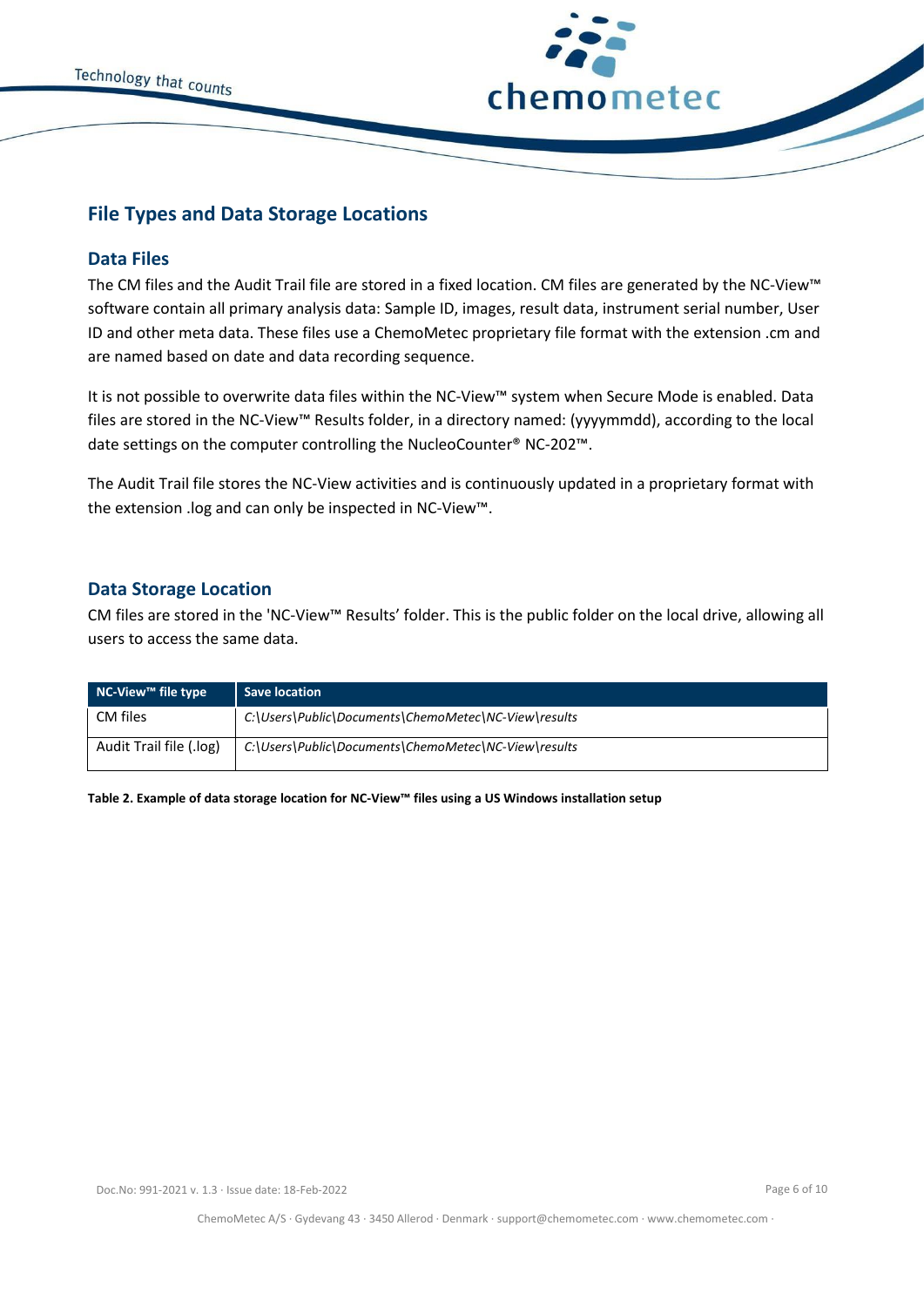



# <span id="page-6-0"></span>**NC-View™ Functionalities**

# <span id="page-6-1"></span>**Audit Trail**

User activity within NC-View™ is recorded in the Audit Trail. The Audit Trail can be inspected in NC-View™ in the menu View > Audit Trail.

| Audit Trail        |      |                          |                                            |                    |                  |                 |                     |                   |                                                                                                     |
|--------------------|------|--------------------------|--------------------------------------------|--------------------|------------------|-----------------|---------------------|-------------------|-----------------------------------------------------------------------------------------------------|
| 昌                  | 倡    | 晉                        |                                            |                    |                  |                 |                     |                   |                                                                                                     |
| <b>MONTH</b>       |      | <b>DATE/TIME (LOCAL)</b> | DATE/TIME (UTC)                            | <b>SECURE MODE</b> | <b>USER NAME</b> | <b>OPERATOR</b> | <b>COMPUTER</b>     | <b>INSTRUMENT</b> | $\sim$<br><b>MESSAGE</b>                                                                            |
| $2021 - 02$        |      | 2021-02-02 12:33:55      | 2021-02-02 11:33:55                        | On                 | user@DD(Bruger)  | user            | DESKTOP-DD.dd.local |                   | NC-View v2.1.0.5 application started                                                                |
| 2021-01            |      | 2021-02-02 12:33:57      | 2021-02-02 11:33:57                        | . On               | user@DD(Bruger)  | user            | DESKTOP-DD.dd.local | 900202001190105   | Connected to instrument                                                                             |
| 2020-12<br>2020-11 |      |                          | 2021-02-02 12:34:15 2021-02-02 11:34:15 On |                    | user@DD(Bruger)  | user            | DESKTOP-DD.dd.local | 900202001190105   | Sample ID on '20210121-00001' changed from 'test' to 't'. Reason for<br>change: to test the change. |
| 2020-10            |      | 2021-02-02 12:34:26      | 2021-02-02 11:34:26                        | On                 | user@DD(Bruger)  | user            | DESKTOP-DD.dd.local | 900202001190105   | Authorization to change options canceled                                                            |
| 2020-09            |      |                          | 2021-02-02 12:34:26 2021-02-02 11:34:26    | - On               | user@DD(Bruger)  | user            | DESKTOP-DD.dd.local | 900202001190105   | Options accessed in read-only mode by user                                                          |
| 2020-08            |      | 2021-02-02 13:01:28      | 2021-02-02 12:01:28                        | On                 | user@DD(Bruger)  | user            | DESKTOP-DD.dd.local | 900202001190105   | Change sample ID on 20210121-00001 canceled                                                         |
|                    |      | 2021-02-02 13:01:31      | 2021-02-02 12:01:31                        | On                 | user@DD(Bruger)  | user            | DESKTOP-DD.dd.local | 900202001190105   | NC-View application stopped                                                                         |
|                    | $-1$ |                          |                                            |                    |                  |                 |                     |                   |                                                                                                     |

The panel to the left shows the list of months, for which an Audit Trail data has been recorded.

The panel to the right lists the events recorded during NC-View™ operation with NucleoCounter® NC-202™. The columns contain the following information:

- DATE/TIME (LOCAL) Registers the local time
- DATE/TIME (UTC) Registers the time in Coordinated Universal Time, which serves as a time zone stamp
- SECURE MODE In this column, 'On' will indicate that Secure Mode was activated during the event
- USER NAME This is the Windows user name, used to log in to NC-View™ at startup, when login is enabled (Option > Authentication > Secure Mode > Require at startup). If the login option is disabled, the User ID used to sign into the Windows OS will be listed
- OPERATOR The information entered in the 'Operator field' at acquisition. The 'Operator field' is locked when Secure Mode is enabled or user login is set to be required at application startup
- COMPUTER Registers the computer name and network location
- INSTRUMENT The serial number of the NucleoCounter® NC-202™ used in association with an event. When NC-View™ is not connected to an instrument, this field will be empty
- MESSAGE Description of the event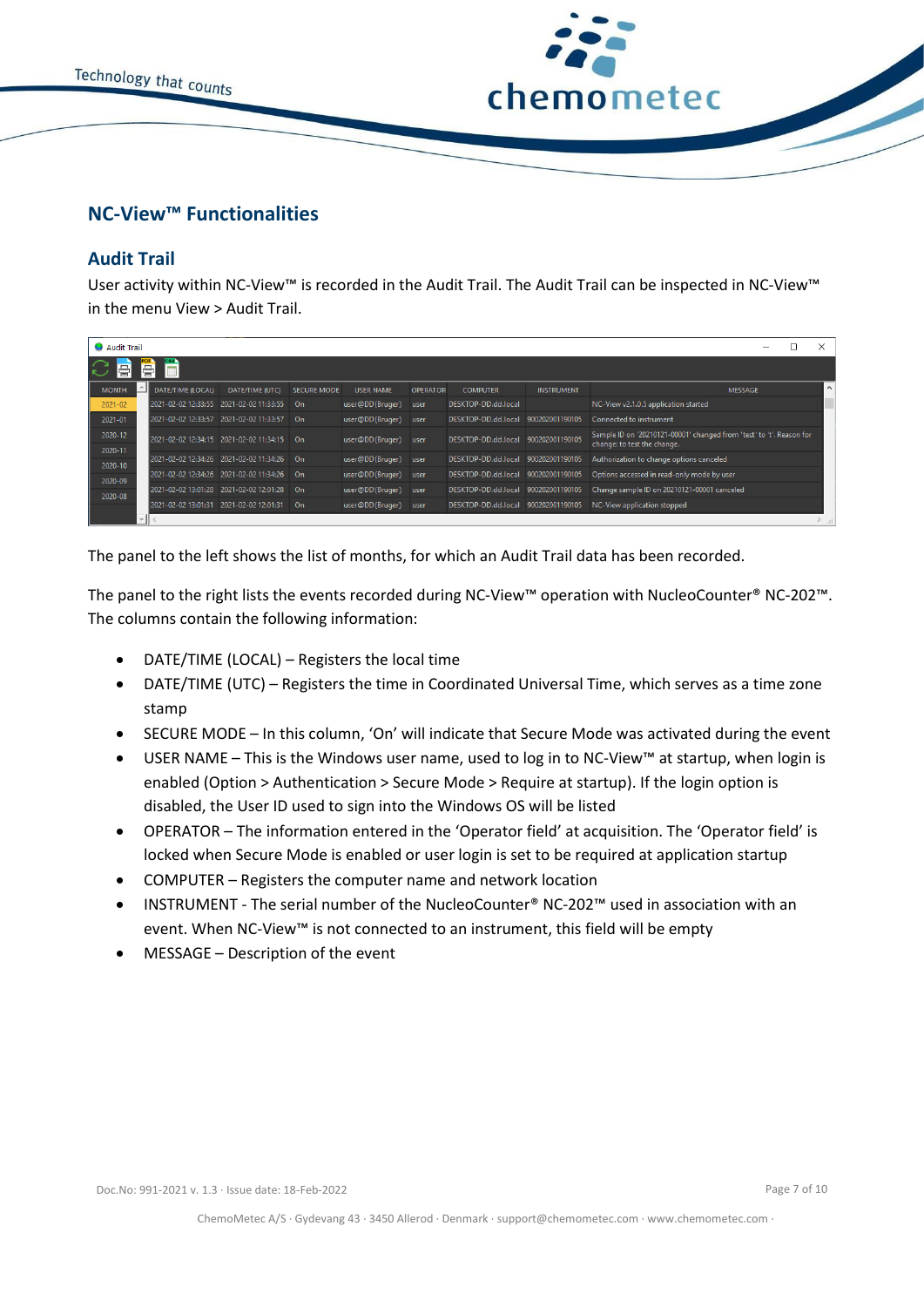

# <span id="page-7-0"></span>**Audit Trail Export**

Three icons in the top left corner of the Audit Trail window facilitate the export of the Audit Trail in either a printed version, PDF version or CSV file version.



Choosing the print option will open a dialog opting you to print the Audit Trail for the selected month(s). Choosing the PDF or CSV option will open a dialog where you can select the date interval for the desired Audit Trail data. This dialog will also allow you to choose the destination folder for the Audit Trail data exported.

| Create Audit Trail PDF | ×                                                |
|------------------------|--------------------------------------------------|
| File Name:             | Audit Trail 2021-02-05 - 2021-02-05.pdf          |
| Folder:                | C:\Users\Public\Documents                        |
| Paper Size:            | A4                                               |
|                        | <b>O</b> Today ● 3 Days ● Week<br><b>O</b> Month |
| <b>Start Date:</b>     | 05-Feb-2021 $\sim$                               |
| End Date:              | 05-Feb-2021 $\vee$                               |
|                        | Cancel<br>OK                                     |

# <span id="page-7-1"></span>**Integrity of Local Files**

The locally stored NC-View™ data files are automatically protected. Specifically, NC-View™ instructs Windows to block writing access to the following folder structure as represented in a US Windows installation setup: C:\Users\Public\Documents\ChemoMetec\NC-View

| Access rights in the NC-View™ folder:<br>C:\Users\Public\Documents\ChemoMetec\NC-View |                            |                             |  |  |
|---------------------------------------------------------------------------------------|----------------------------|-----------------------------|--|--|
|                                                                                       | <b>Secure Mode Enabled</b> | <b>Secure Mode Disabled</b> |  |  |
| Copying files to destination                                                          | Prevented                  | Prevented                   |  |  |
| Copying files from destination                                                        | Allowed                    | Allowed                     |  |  |
| <b>Reading files</b>                                                                  | Allowed                    | Allowed                     |  |  |
| <b>Editing files</b>                                                                  | Prevented                  | Prevented                   |  |  |
| <b>Creating files</b>                                                                 | Prevented                  | Prevented                   |  |  |

#### The CM files are secure while in the protected folder.

Doc.No: 991-2021 v. 1.3 · Issue date: 18-Feb-2022 Page 8 of 10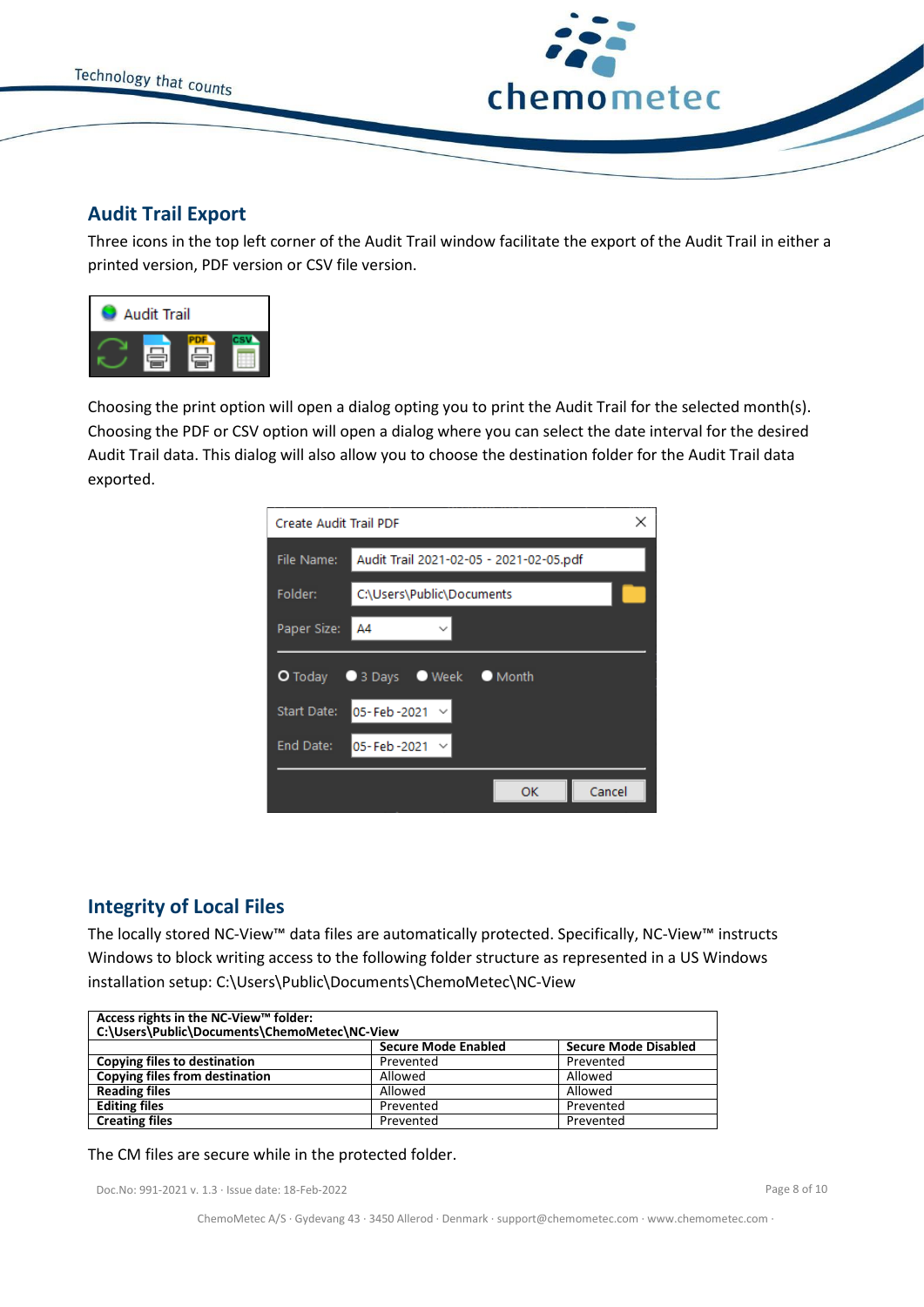



# <span id="page-8-0"></span>**Terms and Acronyms**

| Term / Acronym          | <b>Description</b>                                                                                                                                                                    |
|-------------------------|---------------------------------------------------------------------------------------------------------------------------------------------------------------------------------------|
| NC-View™ Results folder | Folder, which is defined to receive data recorded by NC-View™                                                                                                                         |
| <b>Active Directory</b> | Active Directory is a Microsoft directory service used for e.g.<br>authentication of users and computers in a Windows domain network                                                  |
| Secure Mode             | A collection of software functionalities that are made available to the user<br>after purchasing and installing a Secure Mode license                                                 |
| <b>User Group</b>       | Windows users can be assigned to specific user groups. Thus, the access<br>rights can be managed for the whole group, instead of configuring the<br>access for each user individually |